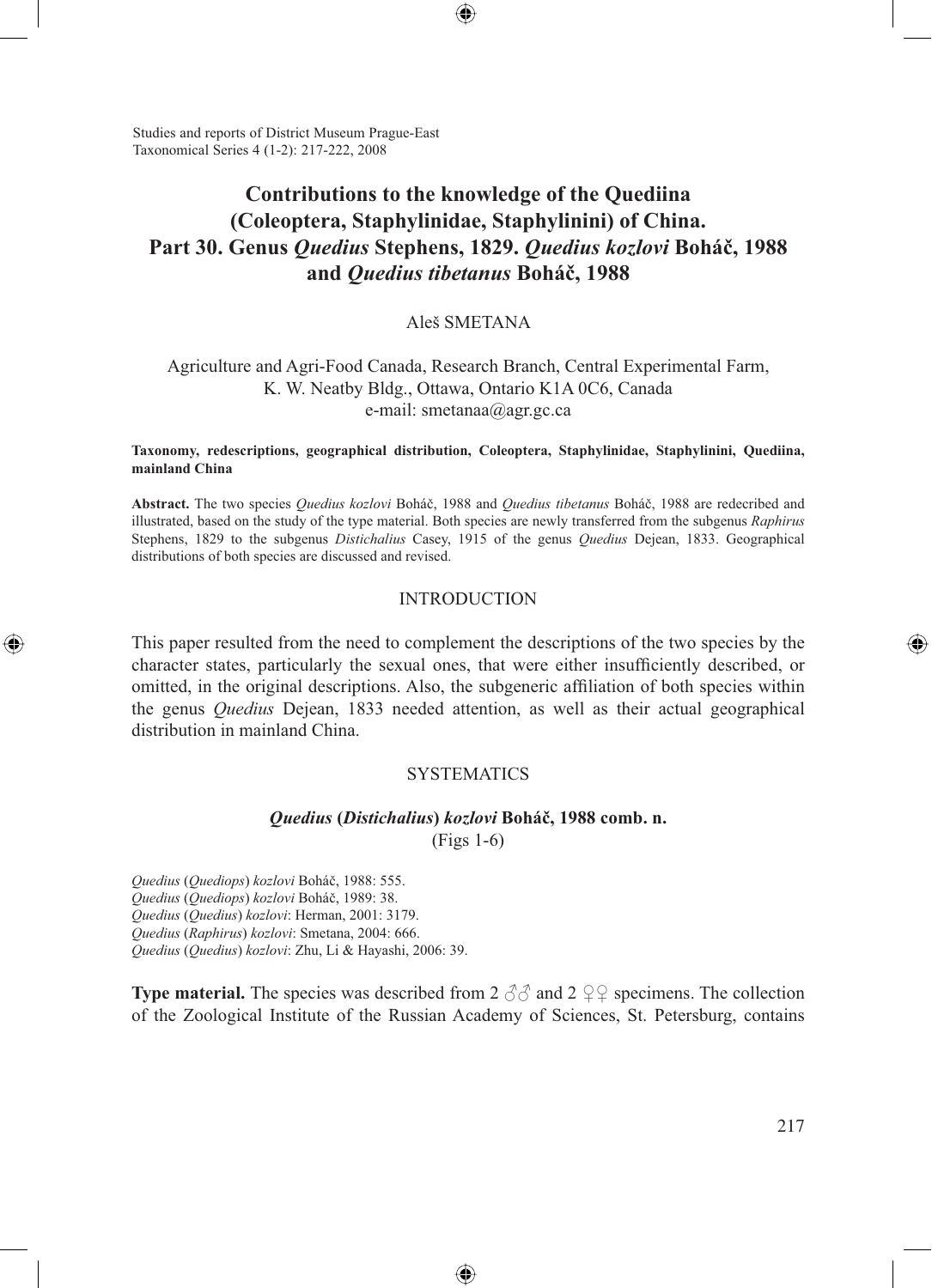3 conspecific specimens in the original series of *Q*. *kozlovi*. They are labelled as follows: Spec. No. 1 (male): "Dol r. Dzhagyn. 14.000'. Nach. vii. 1901. Eksp. *Kozlova.*"/" Holotypus" [red label]/"Quedius kozlovi n. sp. J. Boháč det. 88". Spec. Nos. 2, 3 (females): "Vodorazd. Golub. i Zhelt. Rr. Bass. Goluboy. (Nagor'e). 13.500'. Kon. vii. 1901. Eksp. *Kozlova.*"/" Paratypus" [purple label]"/" *Quedius kozlovi* n. sp. J. Boháč det. 88".

⊕

All specimens were remounted to white mounting plates; the holotype and the first female paratype were dissected and parts (genital segments, aedeagus) were mounted in Canada balsam on transparent plates and attached to the pins with the beetles.

The second male paratype (not seen) is in the Boháč collection, České Budějovice, Czech Republic

**Redescription.** Piceous-black to black, elytra brownish piceous to piceous-black, apical margins of abdominal tergites more or less paler; abdomen moderately iridescent. Palpi and antennae piceous, legs dark brunneous to piceous with slightly paler tarsi. Head rounded, wider than long (ratio 1.14); eyes moderately large and convex, tempora shorter than length of eyes seen from above (ratio 0.72); two additional setiferous punctures between anterior frontal punctures (but see Comments); posterior frontal puncture situated about midway between posteromedial margin of eye and posterior margin of head, two punctures between it and posterior margin of head (but see Comments); one small puncture at posterior margin of eye; temporal puncture about midway between posterior margin of eye and posterior margin of head; surface of head with fine, dense microsculpture of irregular transverse waves. Antenna short, segments 2 and 3 subequal in length, segments 4 and 5 slightly longer than wide, following segments becoming gradually shorter, outer segments wider than long, last segment about as long as two preceding segments combined. Pronotum about as long as wide, broadly arcuate basally, evenly transversely convex, slightly narrowed anteriad; dorsal rows each with three punctures, one puncture between each dorsal and sublateral row, sublateral rows each with two punctures, posterior puncture situated behind level of large lateral puncture; surface of pronotum with microsculpture similar to that on head but finer and denser. Scutellum with very fine, dense microsculpure of transverse waves, impunctate. Elytra moderately long, at suture about as long as, at sides somewhat longer (ratio 1.18 ) than pronotum at midline; punctation coarse, moderately dense, transverse interspaces between punctures mostly somewhat larger than diameters of punctures, punctation becoming markedly finer along posterior margin of each elytron; surface between punctures with extremely fine, microscopic punctulation, piceous-black pubescence moderately long and dense. Wings fully developed. Abdomen with tergite 7 (fifth visible) with whitish apical seam of palisade setae; tergite 2 (in front of first visible tergite) with extremely fine, sparse punctures; punctation of tergites considerably finer than that of elytra, evenly covering first two visible tergites, on remaining tergites becoming gradually sparser toward apical margin of each tergite, and in general toward apex of abdomen; surface between punctures with excessively fine microsculpture of rudimentary striae.

⊕

Male. First four segments of front tarsus markedly dilated, sub-bilobed, each densely covered with modified pale setae ventrally, segment 2 wider than apex of tibia (ratio 1.20); segment 4 narrower that preceding segments. Sternite 8 with two long setae on each side, apical margin with moderately deep and wide, obtusely triangular medioapical emargination,

⊕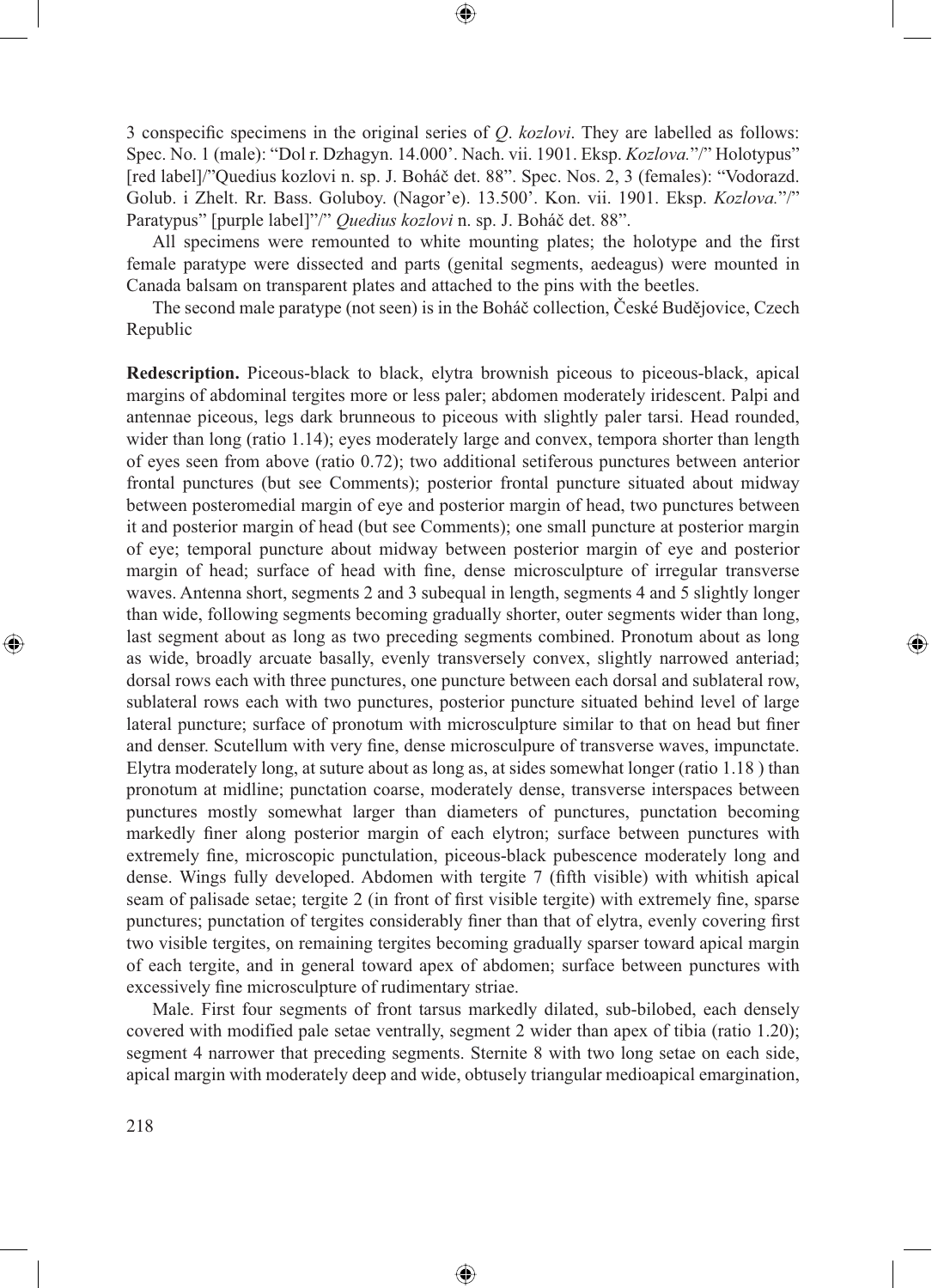

 $\bigoplus$ 

 $\bigoplus$ 

Figs 1-12. *Quedius kozlovi*: 1- apical portion of male sternite 8; 2- tergite 10 of male genital segment; 3- sternite 9 of male genital segment; 4- aedeagus, ventral view; 5- apical portion of underside of paramere with sensory peg setae; 6- tergite 10 of female genital segment. *Quedius tibetanus*: 7- apical portion of male sternite 8; 8- tergite 10 of male genital segment; 9- sternite 9 of male genital segment; 10, aedeagus, ventral view; 11, apical portion of underside of paramere with sensory peg setae; 12, tergite 10 of femle genital segmet.

⊕

 $\bigoplus$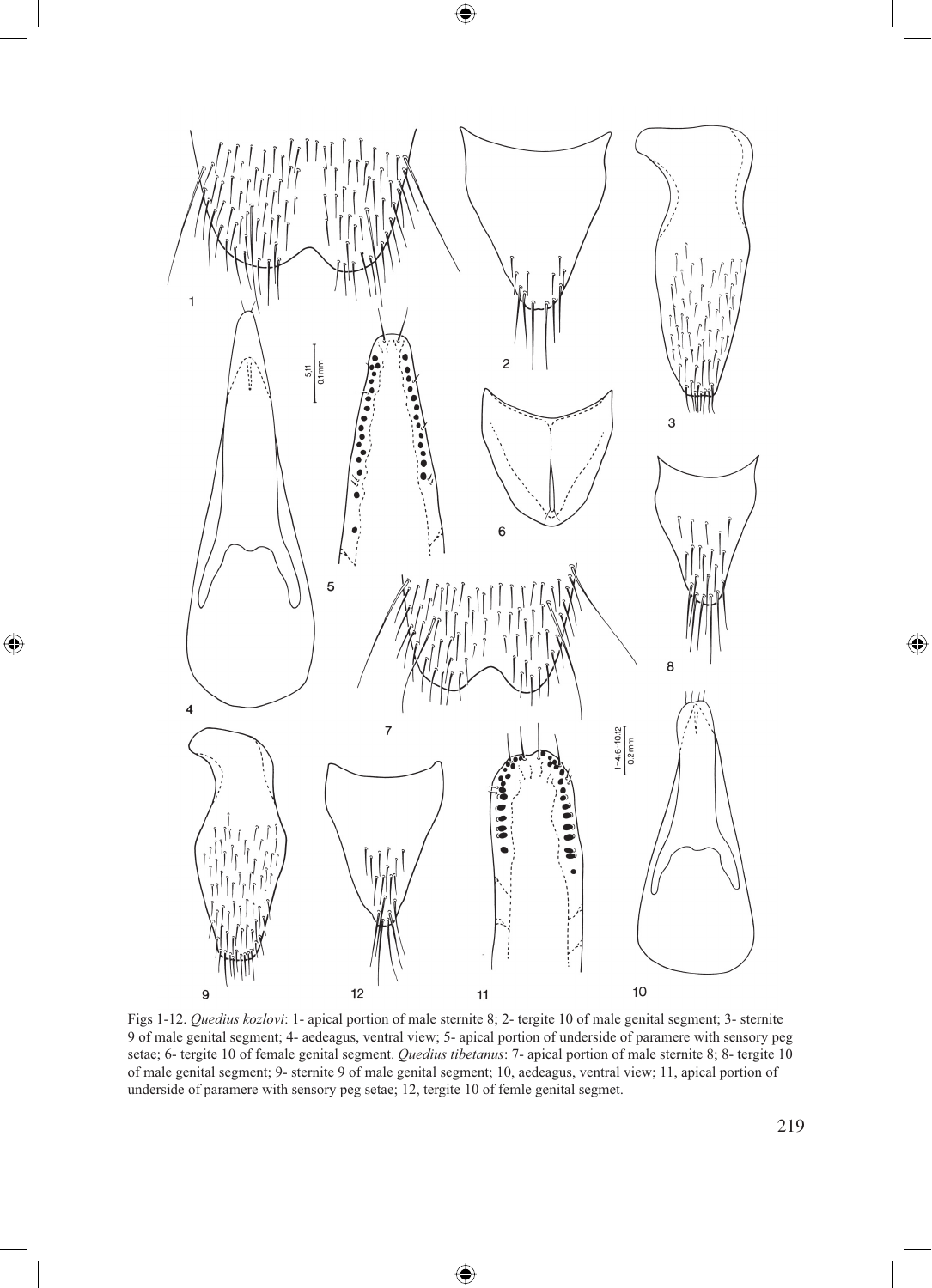small triangular area before emargination flattened and smooth (Fig. 1). Genital segment with tergite 10 rather wide, markedly narrowed toward arcuate apex, sparingly setose on apical portion (Fig. 2); sternite 9 with short basal portion, as in Fig. 3. Aedeagus (Figs 4-5) relatively large and robust, median lobe gradually, evenly narrowed into subacute apical portion, on face adjacent to paramere with distinct, moderately long median carina. Paramere large, parallel-sided in middle portion, anteriorly gradually narroved into narrowly arcuate apex; apex of paramere considerably exceeding apex of median lobe; two apical setae at apex of paramere; sensory peg setae on underside of paramere small, forming long, unequally long, longitudinal row at each lateral margin of apical portion of paramere.

⊕

Female. First four segments of front tarsus similar to those of male, but markedly less dilated, segment 2 about as wide as apex of tibia. Tergite 10 of genital segment of characteristic shape, with longitudinal carina on apical portion bearing two setae at apex (Fig. 6).

Length 5.8- 6.5 mm.

**Bionomics.** Nothing is known about the collection circumstances of the specimens of the original series, except that they were collected at high elevations of 13.500-14.000 feet (4115-4267 m).

**Geographical distribution.** *Quedius kozlovi* was described from specimens originating from the material collected during the Kozlov expedition to "eastern Tibet" in 1901. At that time "eastern Tibet" included areas that today do not belong to Tibet. The localities listed under the type material of *Q. kozlovi* are all basically in "bassein Goluboy reki", i.e. in northern Sichuan, therefore *Quedius kozlovi* is at present known only from northern Sichuan. This situation escaped the attention of the authors, as Zhu, Li & Hayashi (2006: 39) still record *Quedius kozlovi* (and *Q. tibetanus*) as occurring in Xizang (Tibet).

⊕

**Comments.** *Quedius kozlovi* was assigned by the author (Boháč, 1988: 555) to the subgenus *Quediops* Coiffait, 1963 (a synonym of *Raphirus*). Subsequently, the species was listed as a member of "*Quedius*" (Herman, 2001: 3179, error for *Quediops ?*), *Raphirus* (Smetana, 2004: 666), and most recently again *Quedius* (Zhu, Li & Hayashi, 2006: 39).

Based on several character states, mainly on the chaetotaxy of the head (presence of two additional punctures between the anterior frontal punctures, combined with the presence of two punctures between the posterior frontal puncture and the posterior margin of the head), by the shape of the aedeagus and that of tergite 10 of female genital segment, there is little doubt that *Quedius kozlovi* is a member of the subgenus *Distichalius* Casey, 1915.

Within the subgenus, *Q*. *kozlovi* (as well as *Q*. *tibetanus*) differs from all members of the subgenus known at present from the mainland China by the distinctive shape of the aedeagus, combined with the regular, coarse punctation of elytra and, in female sex, by the quite characteristic shape of tergite10 of the genital segment.

There is some variability in the chaetotaxy of the head of the specimens of the original series: in the holotype the right additional puncture between the anterior frontal punctures is missing, and in the holotype and in the first paratype there are three punctures between the posterior frontal puncture and the posterior margin of head on the left side.

⊕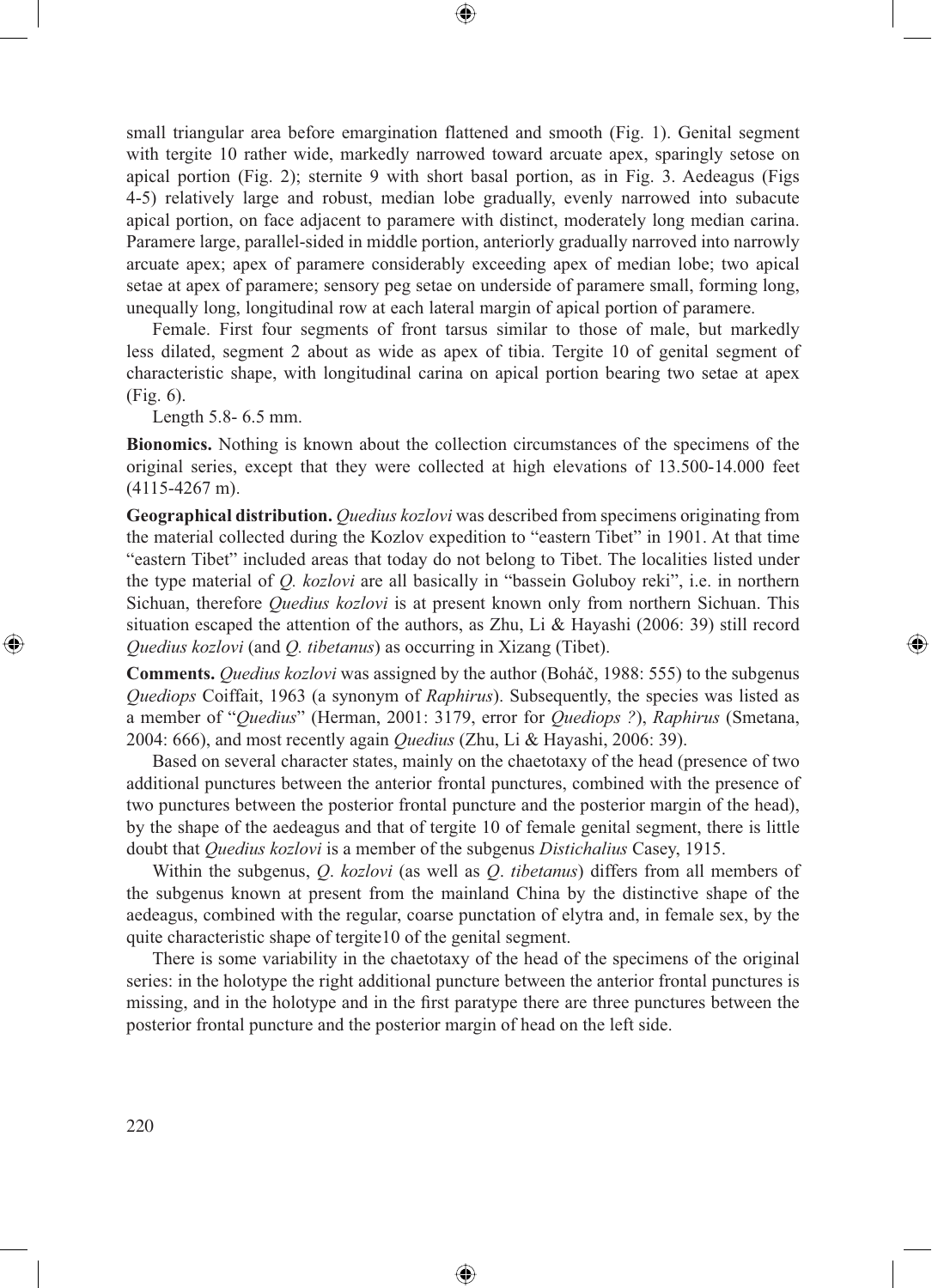### *Quedius* **(***Distichalius***)** *tibetanus* **Boháč, 1988 comb. n.** (Figs 7-12)

⊕

*Quedius* (*Quediops*) *tibetanus* Boháč, 1988: 555. *Quedius* (*Quediops*) *tibetanus* Boháč, 1989: 39. *Quedius* (*Quediops*) *tibetanus*: Herman, 2001: 3283. *Quedius* (*Raphirus*) *tibetanus*: Smetana, 2004: 669. *Quedius* (*Raphirus*) *tibetanus*: Zhu, Li & Hayashi, 2006: 39.

**Type material.** The species was described from 1  $\beta$  and 3  $\circ$  9 specimens. The collection of the Zoological Institute of the Russian Academy of Sciences, Leningrad, contains 3 conspecific specimens in the original series of *Q*. *tibetanus*. They are labelled as follows: Spec. No 1 (%): "Bass. Golub. r.: r. Gochyu. 13.500'. v. 1901. Eksp. *Kozlova*."/"Quedius tibetanus, sp. n. J. Kirschenblatt det."/"Holotypus" [red label]/ "Quedius tibetanus sp. n. J. Boháč det. 88". Spec. No. 2 (*♀*): "Yu.-v. ber. oz. Orin-nur. Kon. v. 1901. Eksp. *Kozlova*."/"Paratypus [purple label]/ "Quedius tibetanus sp. n. J. Boháč det. 88". Spec. No. 3(*♀*): same labels as holotype, except for label "Paratypus" [purple label].

All specimens were remounted to white mounting plates; the holotype and the first female paratype were dissected and parts (genital segments, aedeagus) were mounted in Canada balsam on transparent plates and attached to the pins with the beetles.

The last female paratype (not seen) is in the Boháč collection, České Budějovice, Czech Republic.

**Description.** In all character states very similar to *Q*. *kozlovi*, different mainly by the male and female sexual characters, and by a few external characters: average size slightly smaller, head slightly narrower, eyes larger, tempora more distinctly shorter than eyes (ratio 0.48, corresponding ratio in  $Q$ .  $kozlov = 0.75$ ; posterior frontal puncture situated closer to posteromedian margin of eye, separated from it by distance about equal to diameter of puncture.

Male. First four segments of front tarsus similar to those of *Q*. *kozlovi*, but less dilated, second segment about as wide as apex of tibia. Medioapical emargination of sternite 8 somewhat deeper (Fig. 7). Genital segment with tergite 10 narrower, with more numerous setae (Fig. 8); sternite 9 smaller and shorter (Fig. 9). Aedeagus (Figs 10-11) similar to that of *Q*. *kozlovi*, but much smaller; median lobe anteriorly narrowed into narrow subacute apex, on face adjacent to paramere with distinct median carina. Paramere much shorter than that of *Q*. *kozlovi*, parallel-sided, with broadly arcuate, vaguely sinuate apex just about reaching apex of median lobe; four apical setae at anterior margin; sensory peg setae on underside of paramere forming longitudinal row at each lateral margin of apical portion of paramere.

Female. First four segments of front tarsus similar to those of male, but less dilated, second segment narrower than apex of tibia. Genital segment with tergite 10 quite different, simple, markedly narrowed toward narrowly arcuate apex, sparingly setose as in Fig. 12.

Length 5.2-5.8 mm.

⊕

**Bionomics.** Nothing is known about the collection circumstances of the specimens of the original series, except that thery were collected at high elevation of 13.500 feet (4115 m).

⊕